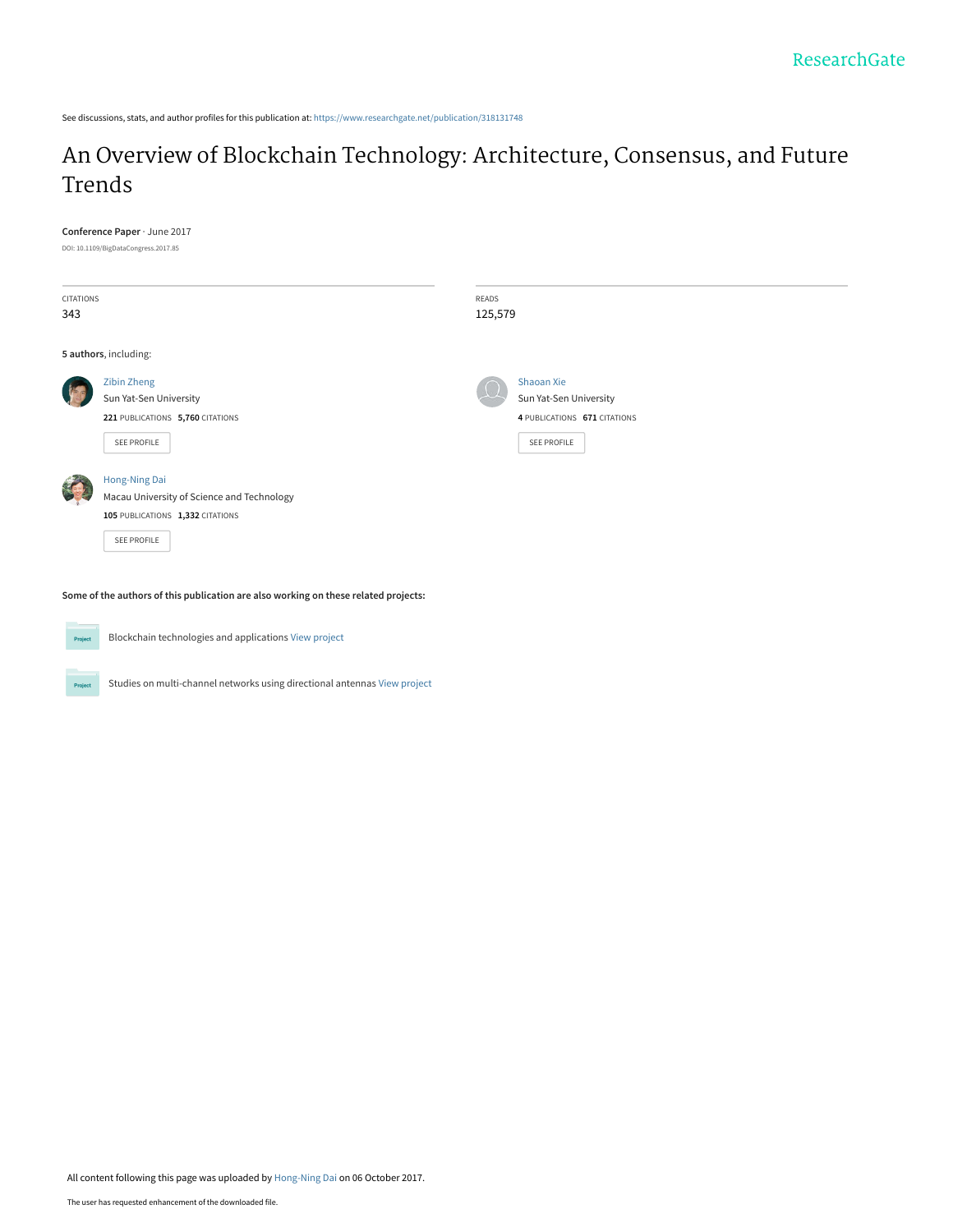# An Overview of Blockchain Technology: Architecture, Consensus, and Future Trends

Zibin Zheng<sup>1</sup>, Shaoan Xie<sup>1</sup>, Hongning Dai<sup>2</sup>, Xiangping Chen<sup>4</sup>, and Huaimin Wang<sup>3</sup>

<sup>1</sup>School of Data and Computer Science, Sun Yat-sen University Guangzhou, China

2Faculty of Information Technology, Macau University of Science and Technology, Macau, SAR

 $3$ National Laboratory for Parallel & Distributed Processing

National University of Defense Technology, Changsha 410073 China

<sup>4</sup>Institute of Advanced Technology, National Engineering Research Center of Digital Life

Sun Yat-sen University, Guangzhou, China

*Email: zhzibin@mail.sysu.edu.cn*

*Abstract*—Blockchain, the foundation of Bitcoin, has received extensive attentions recently. Blockchain serves as an immutable ledger which allows transactions take place in a decentralized manner. Blockchain-based applications are springing up, covering numerous fields including financial services, reputation system and Internet of Things (IoT), and so on. However, there are still many challenges of blockchain technology such as scalability and security problems waiting to be overcome. This paper presents a comprehensive overview on blockchain technology. We provide an overview of blockchain architechture firstly and compare some typical consensus algorithms used in different blockchains. Furthermore, technical challenges and recent advances are briefly listed. We also lay out possible future trends for blockchain.

*Index Terms*—Blockchain, decentralization, consensus, scalability

# I. INTRODUCTION

Nowadays *cryptocurrency* has become a buzzword in both industry and academia. As one of the most successful cryptocurrency, Bitcoin has enjoyed a huge success with its capital market reaching 10 billion dollars in 2016 [1]. With a specially designed data storage structure, transactions in Bitcoin network could happen without any third party and the core technology to build Bitcoin is *blockchain*, which was first proposed in 2008 and implemented in 2009 [2]. Blockchain could be regarded as a public ledger and all committed transactions are stored in a list of blocks. This chain grows as new blocks are appended to it continuously. Asymmetric cryptography and distributed consensus algorithms have been implemented for user security and ledger consistency. The blockchain technology generally has key characteristics of decentralization, persistency, anonymity and auditability. With these traits, blockchain can greatly save the cost and improve the efficiency.

Since it allows payment to be finished without any bank or any intermediary, blockchain can be used in various financial services such as digital assets, remittance and online payment [3], [4]. Additionally, it can also be applied into other fields including smart contracts [5], public services [6], Internet of Things (IoT) [7], reputation systems [8] and security services [9]. Those fields favor blockchain in multiple ways. First of all, blockchain is immutable. Transaction cannot be tampered once it is packed into the blockchain. Businesses that require high reliability and honesty can use blockchain to attract customers. Besides, blockchain is distributed and can avoid the single point of failure situation. As for smart contracts, the contract could be executed by miners automatically once the contract has been deployed on the blockchain.

Although the blockchain technology has great potential for the construction of the future Internet systems, it is facing a number of technical challenges. Firstly, scalability is a huge concern. Bitcoin block size is limited to 1 MB now while a block is mined about every ten minutes. Subsequently, the Bitcoin network is restricted to a rate of 7 transactions per second, which is incapable of dealing with high frequency trading. However, larger blocks means larger storage space and slower propagation in the network. This will lead to centralization gradually as less users would like to maintain such a large blockchain. Therefore the tradeoff between block size and security has been a tough challenge. Secondly, it has been proved that miners could achieve larger revenue than their fair share through selfish mining strategy [10]. Miners hide their mined blocks for more revenue in the future. In that way, branches could take place frequently, which hinders blockchain development. Hence some solutions need to be put forward to fix this problem. Moreover, it has been shown that privacy leakage could also happen in blockchain even users only make transactions with their public key and private key [11]. Furthermore, current consensus algorithms like *proof of work* or *proof of stake* are facing some serious problems. For example, proof of work wastes too much electricity energy while the phenomenon that the rich get richer could appear in the proof of stake consensus process.

There is a lot of literature on blockchain from various sources, such as blogs, wikis, forum posts, codes, conference proceedings and journal articles. Tschorsch et al. [12] made a technical survey about decentralized digital currencies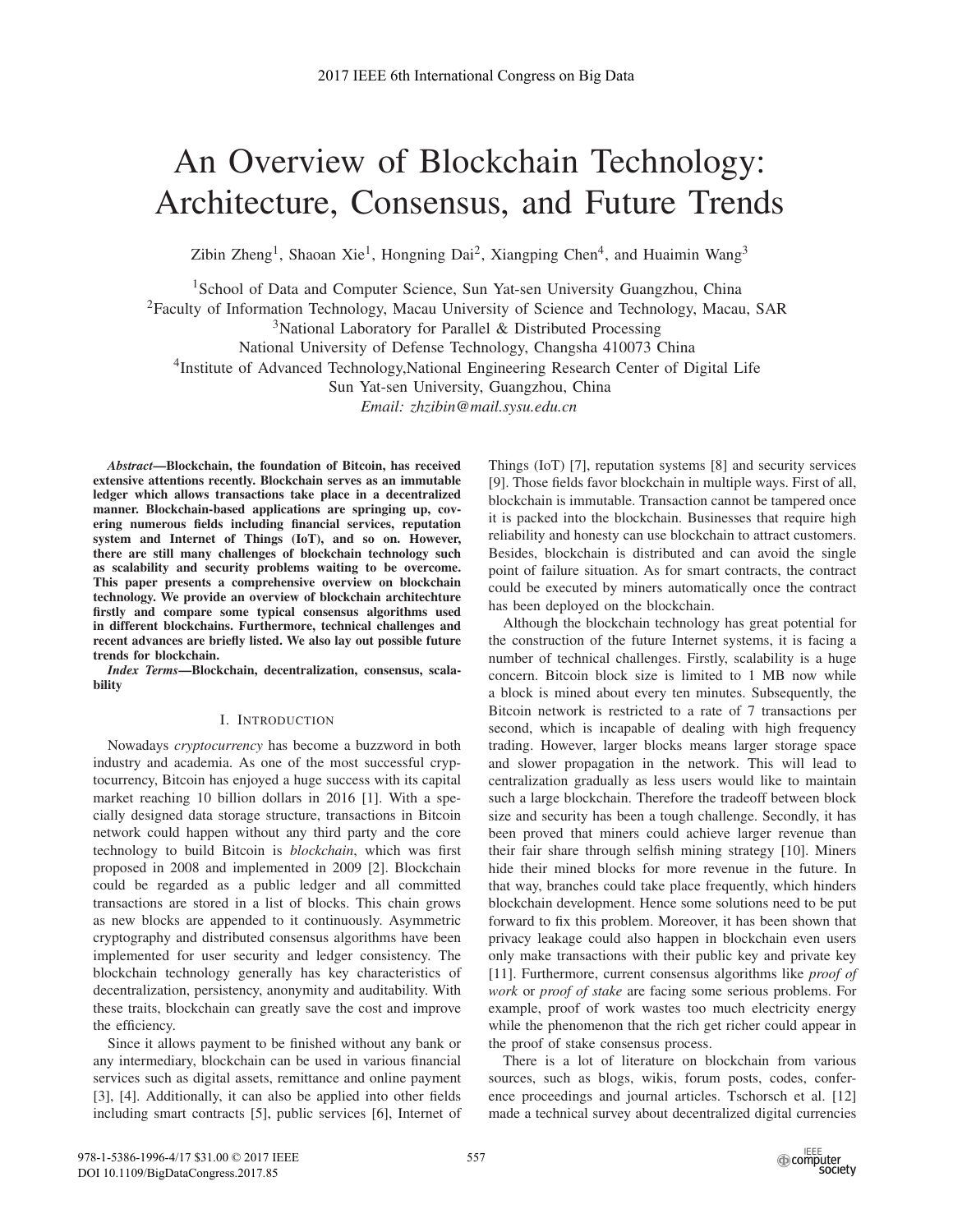including Bitcoin. Compared to [12], our paper focuses on blockchain technology instead of digital currencies. Nomura Research Institut made a technical report about blockchain [13]. Contrast to [13], our paper focuses on state-of-art blockchain researches including recent advances and future trends.

The rest of this paper is organized as follows. Section II introduces blockchain architecture. Section III shows typical consensus algorithms used in blockchain. Section IV summarizes the technical challenges and the recent advances in this area. Section V discusses some possible future directions and section VI concludes the paper.

# II. BLOCKCHAIN ARCHITECTURE



Fig. 1: An example of blockchain which consists of a continuous sequence of blocks.





Blockchain is a sequence of blocks, which holds a complete list of transaction records like conventional public ledger [14]. Figure 1 illustrates an example of a blockchain. With a previous block hash contained in the block header, a block has only one *parent block*. It is worth noting that *uncle blocks* (children of the block's ancestors) hashes would also be stored in ethereum blockchain [15]. The first block of a blockchain is called *genesis block* which has no parent block. We then explain the internals of blockchain in details.

# *A. Block*

A block consists of the *block header* and the *block body* as shown in Figure 2. In particular, the block header includes:

(i) Block version: indicates which set of block validation rules to follow.

(ii) Merkle tree root hash: the hash value of all the transactions in the block.

(iii) Timestamp: current time as seconds in universal time since January 1, 1970.

(iv) nBits: target threshold of a valid block hash.

(v) Nonce: an 4-byte field, which usually starts with 0 and increases for every hash calculation (will be explained in details in Section III).

(vi) Parent block hash: a 256-bit hash value that points to the previous block.

The block body is composed of a transaction counter and transactions. The maximum number of transactions that a block can contain depends on the block size and the size of each transaction. Blockchain uses an asymmetric cryptography mechanism to validate the authentication of transactions [13]. Digital signature based on asymmetric cryptography is used in an untrustworthy environment. We next briefly illustrate digital signature.

# *B. Digital Signature*

Each user owns a pair of private key and public key. The private key that shall be kept in confidentiality is used to sign the transactions. The digital signed transactions are broadcasted throughout the whole network. The typical digital signature is involved with two phases: *signing phase* and *verification phase*. For instance, an user Alice wants to send another user Bob a message. (1) In the signing phase, Alice encrypts her data with her private key and sends Bob the encrypted result and original data. (2) In the verification phase, Bob validates the value with Alice's public key. In that way, Bob could easily check if the data has been tampered or not. The typical digital signature algorithm used in blockchains is the elliptic curve digital signature algorithm (ECDSA) [16].

### *C. Key Characteristics of Blockchain*

In summary, blockchain has following key characteristics.

- *Decentralization.* In conventional centralized transaction systems, each transaction needs to be validated through the central trusted agency (e.g., the central bank), inevitably resulting to the cost and the performance bottlenecks at the central servers. Contrast to the centralized mode, third party is no longer needed in blockchain. Consensus algorithms in blockchain are used to maintain data consistency in distributed network.
- *Persistency.* Transactions can be validated quickly and invalid transactions would not be admitted by honest miners. It is nearly impossible to delete or rollback transactions once they are included in the blockchain. Blocks that contain invalid transactions could be discovered immediately.
- *Anonymity.* Each user can interact with the blockchain with a generated address, which does not reveal the real identity of the user. Note that blockchain cannot guarantee the perfect privacy preservation due to the intrinsic constraint (details will be discussed in section IV).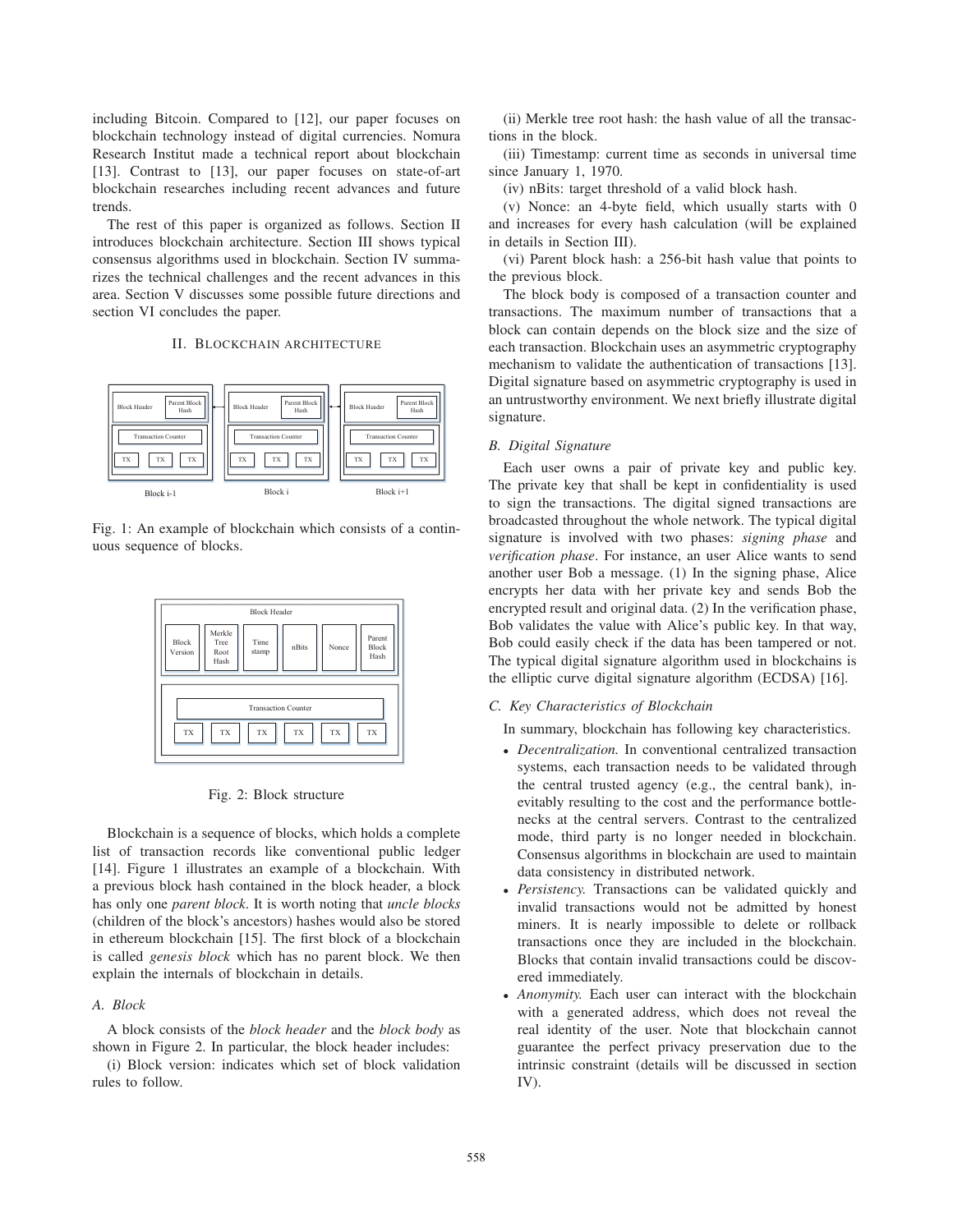| <b>Property</b>                | <b>Public blockchain</b>    | <b>Consortium blockchain</b>  | Private blockchain            |
|--------------------------------|-----------------------------|-------------------------------|-------------------------------|
| <b>Consensus determination</b> | All miners                  | Selected set of nodes         | One organization              |
| Read permission                | Public                      | Could be public or restricted | Could be public or restricted |
| Immutability                   | Nearly impossible to tamper | Could be tampered             | Could be tampered             |
| <b>Efficiency</b>              | Low                         | High                          | High                          |
| <b>Centralized</b>             | N <sub>0</sub>              | Partial                       | Yes                           |
| Consensus process              | Permissionless              | Permissioned                  | Permissioned                  |

TABLE I: Comparisons among *public blockchain*, *consortium blockchain* and *private blockchain*

• *Auditability.* Bitcoin blockchain stores data about user balances based on the Unspent Transaction Output (UTX-O) model [2]: Any transaction has to refer to some previous unspent transactions. Once the current transaction is recorded into the blockchain, the state of those referred unspent transactions switch from unspent to spent. So transactions could be easily verified and tracked.

## *D. Taxonomy of blockchain systems*

Current blockchain systems are categorized roughly into three types: public blockchain, private blockchain and consortium blockchain [17]. In public blockchain, all records are visible to the public and everyone could take part in the consensus process. Differently, only a group of pre-selected nodes would participate in the consensus process of a consortium blockchain. As for private blockchain, only those nodes that come from one specific organization would be allowed to join the consensus process.

A private blockchain is regarded as a centralized network since it is fully controlled by one organization. The consortium blockchain constructed by several organizations is partially decentralized since only a small portion of nodes would be selected to determine the consensus. The comparison among the three types of blockchains is listed in Table I.

- *Consensus determination*. In public blockchain, each node could take part in the consensus process. And only a selected set of nodes are responsible for validating the block in consortium blockchain. As for private chain, it is fully controlled by one organization and the organization could determine the final consensus.
- *Read permission*. Transactions in a public blockchain are visible to the public while it depends when it comes to a private blockchain or a consortium blockchain.
- *Immutability*. Since records are stored on a large number of participants, it is nearly impossible to tamper transactions in a public blockchain. Differently, transactions in a private blockchain or a consortium blockchain could be tampered easily as there are only limited number of participants.
- *Efficiency*. It takes plenty of time to propagate transactions and blocks as there are a large number of nodes on public blockchain network. As a result, transaction throughput is limited and the latency is high. With fewer

validators, consortium blockchain and private blockchain could be more efficient.

- *Centralized*. The main difference among the three types of blockchains is that public blockchain is decentralized, consortium blockchain is partially centralized and private blockchain is fully centralized as it is controlled by a single group.
- *Consensus process*. Everyone in the world could join the consensus process of the public blockchain. Different from public blockchain, both consortium blockchain and private blockchain are permissioned.

Since public blockchain is open to the world, it can attract many users and communities are active. Many public blockchains emerge day by day. As for consortium blockchain, it could be applied into many business applications. Currently Hyperledger [18] is developing business consortium blockchain frameworks. Ethereum also has provided tools for building consortium blockchains [19].

# III. CONSENSUS ALGORITHMS

In blockchain, how to reach consensus among the untrustworthy nodes is a transformation of the Byzantine Generals (BG) Problem, which was raised in [20]. In BG problem, a group of generals who command a portion of Byzantine army circle the city. Some generals prefer to attack while other generals prefer to retreat. However, the attack would fail if only part of the generals attack the city. Thus, they have to reach an agreement to attack or retreat. How to reach a consensus in distributed environment is a challenge. It is also a challenge for blockchain as the blockchain network is distributed. In blockchain, there is no central node that ensures ledgers on distributed nodes are all the same. Some protocols are needed to ensure ledgers in different nodes are consistent. We next present several common approaches to reach a consensus in blockchain.

### *A. Approaches to consensus*

PoW (Proof of work) is a consensus strategy used in the Bitcoin network [2]. In a decentralized network, someone has to be selected to record the transactions. The easiest way is random selection. However, random selection is vulnerable to attacks. So if a node wants to publish a block of transactions, a lot of work has to be done to prove that the node is not likely to attack the network. Generally the work means computer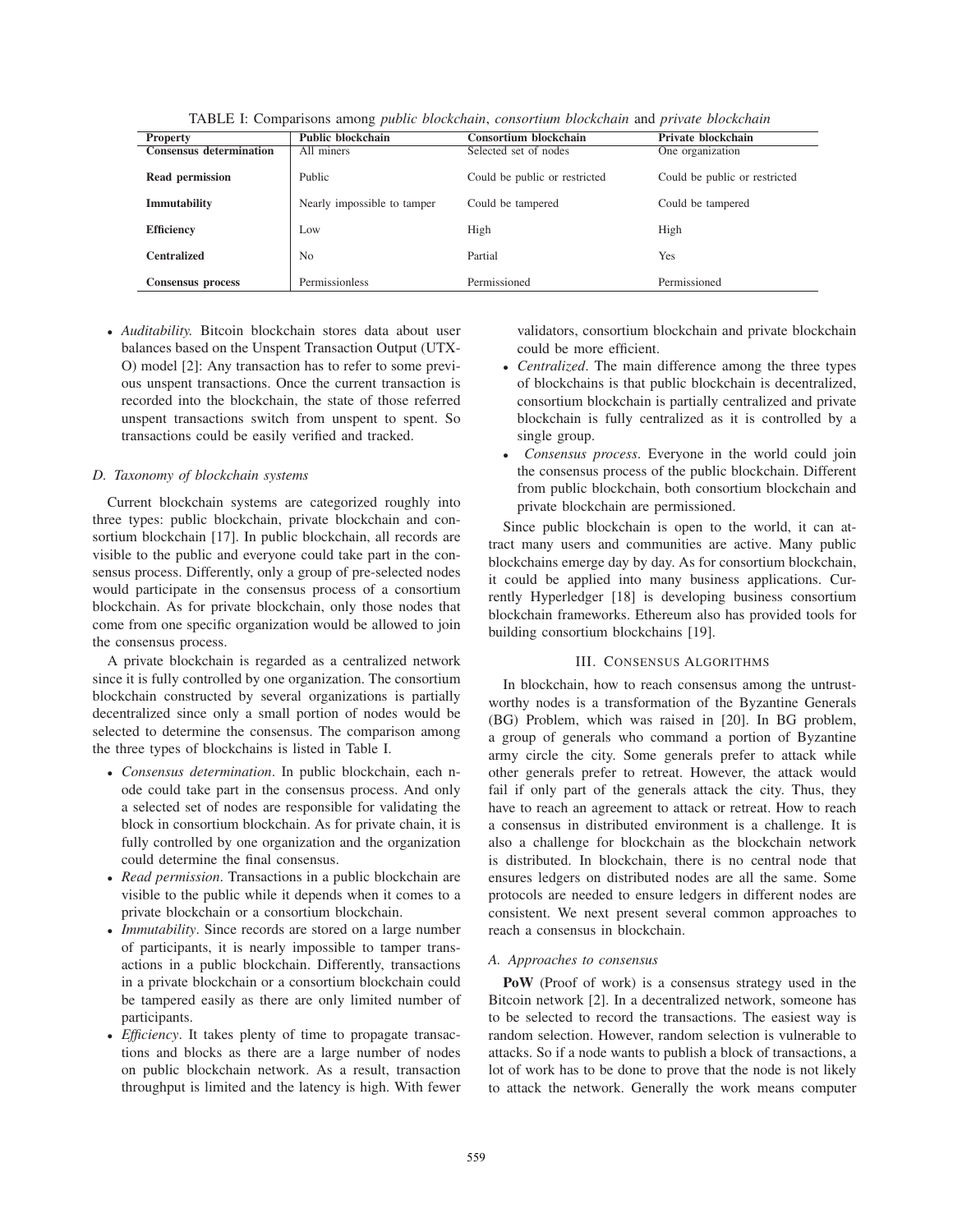|                                        | PoW                            |                   | <b>PBFT</b>                   |                        |                                           |                                         |
|----------------------------------------|--------------------------------|-------------------|-------------------------------|------------------------|-------------------------------------------|-----------------------------------------|
| <b>Property</b>                        |                                | PoS               |                               | <b>DPOS</b>            | <b>Ripple</b>                             | Tendermint                              |
| Node identity management               | open                           | open              | permissioned                  | open                   | open                                      | permissioned                            |
| <b>Energy saving</b>                   | no                             | partial           | yes                           | partial                | yes                                       | yes                                     |
| <b>Tolerated power</b><br>of adversary | $< 25\%$<br>computing<br>power | $< 51\%$<br>stake | $< 33.3\%$<br>faulty replicas | $< 51\%$<br>validators | $< 20\%$<br>faulty nodes in<br><b>UNL</b> | $< 33.3\%$<br>byzantine voting<br>power |
| <b>Example</b>                         | Bitcoin [2]                    | Peercoin [21]     | Hyperledger<br>Fabric [18]    | Bitshares [22]         | Ripple [23]                               | Tendermint [24]                         |

TABLE II: Typical Consensus Algorithms Comparison



Fig. 3: An scenario of blockchain branches (the longer branch would be admitted as the main chain while the shorter one would be deserted)

calculations. In PoW, each node of the network is calculating a hash value of the block header. The block header contains a nonce and miners would change the nonce frequently to get different hash values. The consensus requires that the calculated value must be equal to or smaller than a certain given value. When one node reaches the target value, it would broadcast the block to other nodes and all other nodes must mutually confirm the correctness of the hash value. If the block is validated, other miners would append this new block to their own blockchains. Nodes that calculate the hash values are called *miners* and the PoW procedure is called *mining* in Bitcoin.

In the decentralized network, valid blocks might be generated simultaneously when multiple nodes find the suitable nonce nearly at the same time. As a result, branches may be generated as shown in Figure 3. However, it is unlikely that two competing forks will generate next block simultaneously. In PoW protocol, a chain that becomes longer thereafter is judged as the authentic one. Consider two forks created by simultaneously validated blocks U4 and B4. Miners keep mining their blocks until a longer branch is found. B4,B5 forms a longer chain, so the miners on U4 would switch to the longer branch.

Miners have to do a lot of computer calculations in PoW, yet these works waste too much resources. To mitigate the loss, some PoW protocols in which works could have some side-applications have been designed. For example, Primecoin [25] searches for special prime number chains which can be used for mathematical research.

PoS (Proof of stake) is an energy-saving alternative to PoW. Miners in PoS have to prove the ownership of the amount of currency. It is believed that people with more currencies would be less likely to attack the network. The selection based on account balance is quite unfair because the single richest person is bound to be dominant in the network. As a result, many solutions are proposed with the combination of the stake size to decide which one to forge the next block. In particular, Blackcoin [26] uses randomization to predict the next generator. It uses a formula that looks for the lowest hash value in combination with the size of the stake. Peercoin [21] favors coin age based selection. In Peercoin, older and larger sets of coins have a greater probability of mining the next block. Compared to PoW, PoS saves more energy and is more effective. Unfortunately, as the mining cost is nearly zero, attacks might come as a consequence. Many blockchains adopt PoW at the beginning and transform to PoS gradually. For instance, ethereum is planing to move from Ethash (a kind of PoW) [27] to Casper (a kind of PoS) [28].

PBFT (Practical byzantine fault tolerance) is a replication algorithm to tolerate byzantine faults [29]. Hyperledger Fabric [18] utilizes the PBFT as its consensus algorithm since PBFT could handle up to 1/3 malicious byzantine replicas. A new block is determined in a round. In each round, a primary would be selected according to some rules. And it is responsible for ordering the transaction. The whole process could be divided into three phase: *pre-prepared*, *prepared* and *commit*. In each phase, a node would enter next phase if it has received votes from over 2/3 of all nodes. So PBFT requires that every node is known to the network. Like PBFT, Stellar Consensus Protocol (SCP) [30] is also a Byzantine agreement protocol. In PBFT, each node has to query other nodes while SCP gives participants the right to choose which set of other participants to believe. Based on PBFT, Antshares [31] has implemented their dBFT (delegated byzantine fault tolerance). In dBFT, some professional nodes are voted to record the transactions.

DPOS (Delegated proof of stake). The major difference between PoS and DPOS is that PoS is direct democratic while DPOS is representative democratic. Stakeholders elect their delegates to generate and validate blocks. With significantly fewer nodes to validate the block, the block could be confirmed quickly, leading to the quick confirmation of transactions. Meanwhile, the parameters of the network such as *block size* and *block intervals* could be tuned by delegates. Additionally,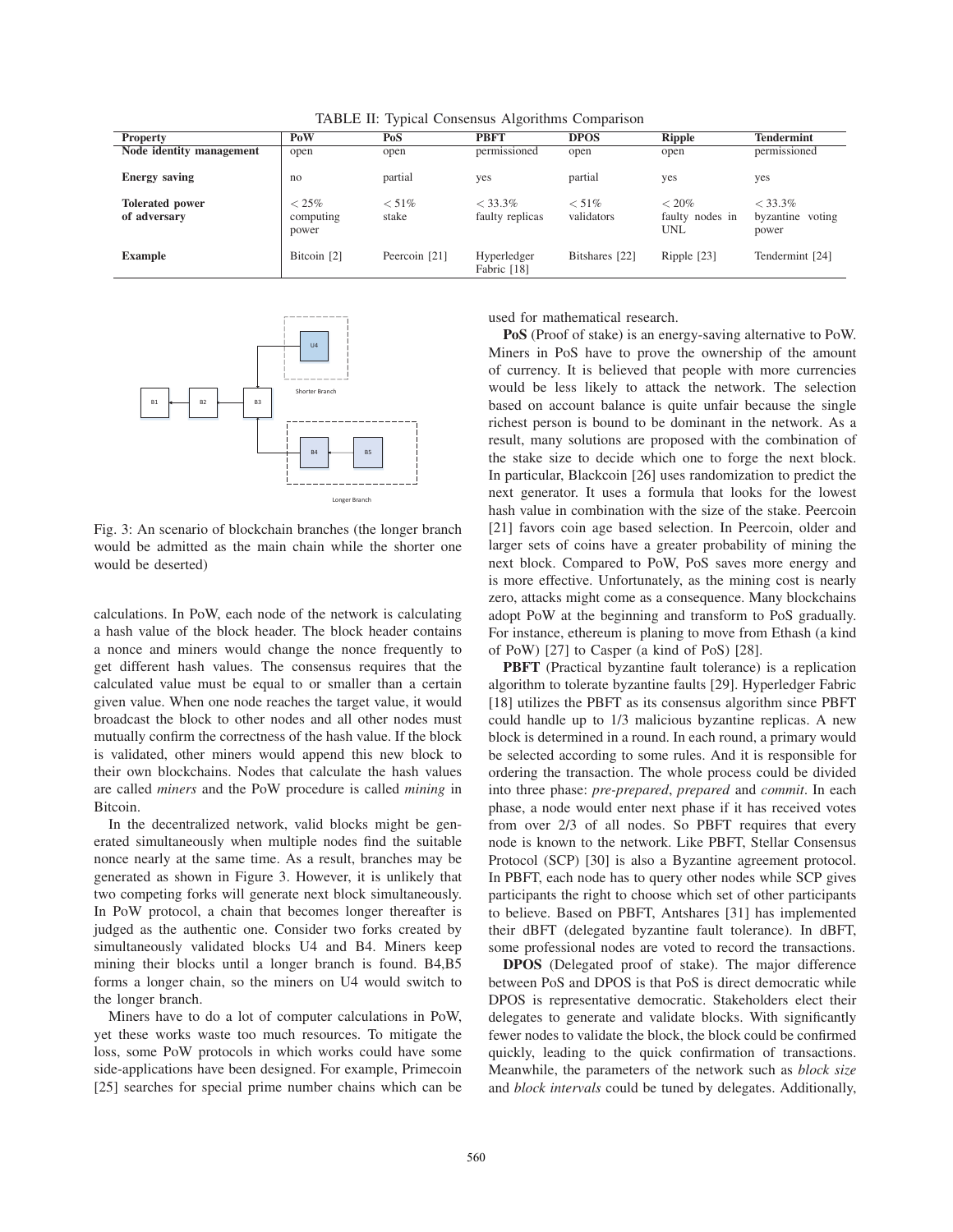users need not to worry about the dishonest delegates as they could be voted out easily. DPOS is the backbone of Bitshares [22].

Ripple [23] is a consensus algorithm that utilizes collectively-trusted subnetworks within the larger network. In the network, nodes are divided into two types: *server* for participating consensus process and *client* for only transferring funds. Each server has an Unique Node List (UNL). UNL is important to the server. When determining whether to put a transaction into the ledger, the server would query the nodes in UNL and if the received agreements have reached 80%, the transaction would be packed into the ledger. For a node, the ledger will remain correct as long as the percentage of faulty nodes in UNL is less than 20%.

Tendermint [24] is a byzantine consensus algorithm. A new block is determined in a round. A proposer would be selected to broadcast an unconfirmed block in this round. It could be divided into three steps: 1) *Prevote step*. Validators choose whether to broadcast a prevote for the proposed block. 2) *Precommit step*. If the node has received more than 2/3 of prevotes on the proposed block, it broadcasts a precommit for that block. If the node has received over 2/3 of precommits, it enters the commit step. 3) *Commit step*. The node validates the block and broadcasts a commit for that block. if the node has received 2/3 of the commits, it accepts the block. Contrast to PBFT, nodes have to lock their coins to become validators. Once a validator is found to be dishonest, it would be punished.

#### *B. Consensus algorithms comparison*

Different consensus algorithms have different advantages and disadvantages. Table II gives a comparison between different consensus algorithms and we use the properties given by [32].

- *Node identity management*. PBFT needs to know the identity of each miner in order to select a primary in every round while Tendermint needs to know the validators in order to select a proposer in each round. For PoW, PoS, DPOS and Ripple, nodes could join the network freely.
- *Energy saving*. In PoW, miners hash the block header continuously to reach the target value. As a result, the amount of electricity required to process has reach an immense scale. As for PoS and DPOS, miners still have to hash the block header to search the target value but the work has been largely reduced as the search space is designed to be limited. As for PBFT, Ripple and Tendermint, there is no mining in consensus process. So it saves energy greatly.
- *Tolerated power of adversary*. Generally 51% of hash power is regarded as the threshold for one to gain control of the network. But selfish mining strategy [10] in PoW systems could help miners to gain more revenue by only 25% of the hashing power. PBFT and Tendermint is designed to handle up to 1/3 faulty nodes. Ripple is proved to maintain correctness if the faulty nodes in an UNL is less than 20%.

• *Example*. Bitcoin is based on PoW while Peercoin is a new peer-to-peer PoS cryptocurrency. Further, Hyperledger Fabric utilizes PBFT to reach consensus. Bitshares, a smart contract platform, adopts DPOS as their consensus algorithm. Ripple implements the Ripple protocol while Tendermint devises the Tendermint protocol.

PBFT and Tendermint are permissioned protocols. Node identities are expected to be known to the whole network, so they might be used in commercial mode rather than public. PoW and PoS are suitable for public blockchain. Consortium or private blockchain might has preference for PBFT, Tendermint, DPOS and Ripple.

#### *C. Advances on consensus algorithms*

A good consensus algorithm means efficiency, safty and convenience. Recently, a number of endeavors have been made to improve consensus algorithms in blockchain. New consensus algorithms are devised aiming to solve some specific problems of blockchain. The main idea of PeerCensus [33] is to decouple block creation and transaction confirmation so that the consensus speed can be significantly increased. Besides, Kraft [34] proposed a new consensus method to ensure that a block is generated in a relatively stable speed. It is known that high blocks generation rate compromise Bitcoin's security. So the Greedy Heaviest-Observed Sub-Tree (GHOST) chain selection rule [35] is proposed to solve this problem. Instead of the longest branch scheme, GHOST weights the branches and miners could choose the better one to follow. Chepurnoy et al. [36] presented a new consensus algorithm for peer-topeer blockchain systems where anyone who provides noninteractive proofs of retrievability for the past state snapshots is agreed to generate the block. In such a protocol, miners only have to store old block headers instead of full blocks.

# IV. CHALLENGES & RECENT ADVANCES

Despite the great potential of blockchain, it faces numerous challenges, which limit the wide usage of blockchain. We enumerate some major challenges and recent advances as follows.

# *A.* Scalability

With the amount of transactions increasing day by day, the blockchain becomes bulky. Each node has to store all transactions to validate them on the blockchain because they have to check if the source of the current transaction is unspent or not. Besides, due to the original restriction of block size and the time interval used to generate a new block, the Bitcoin blockchain can only process nearly 7 transactions per second, which cannot fulfill the requirement of processing millions of transactions in real-time fashion. Meanwhile, as the capacity of blocks is very small, many small transactions might be delayed since miners prefer those transactions with high transaction fee.

There are a number of efforts proposed to address the scalability problem of blockchain, which could be categorized into two types: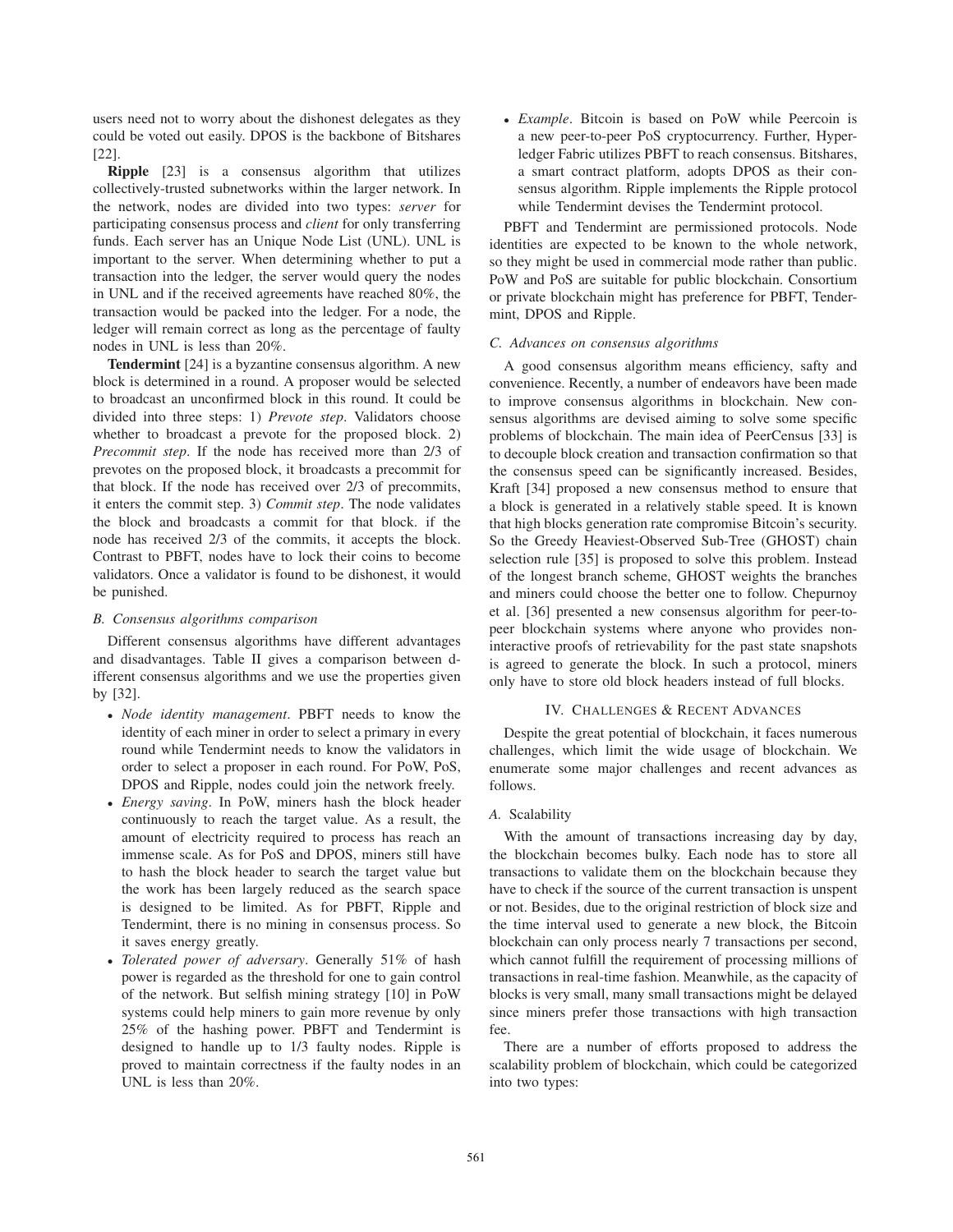- *Storage optimization of blockchain*. Since it is harder for node to operate full copy of ledger, Bruce proposed a novel cryptocurrency scheme, in which the old transaction records are removed (or forgotten) by the network [37]. A database named account tree is used to hold the balance of all non-empty addresses. Besides lightweight client could also help fix this problem. A novel schem named VerSum [38] was proposed to provide another way allowing lightweight clients to exist. VerSum allows lightweight clients to outsource expensive computations over large inputs. It ensures the computation result is correct through comparing results from multiple servers.
- *Redesigning blockchain*. In [39], Bitcoin-NG (Next Generation) was proposed. The main idea of Bitcoin-NG is to decouple conventional block into two parts: key block for leader election and microblock to store transactions. The protocol divides time into epoches. In each epoch, miners have to hash to generate a key block. Once the key block is generated, the node becomes the leader who is responsible for generating microblocks. Bitcoin-NG also extended the heaviest (longest) chain strategy in which microblocks carry no weight. In this way, blockchain is redesigned and the tradeoff between block size and network security has been addressed.
- *B.* Privacy Leakage

Blockchain can preserve a certain amount of privacy through the public key and private key. Users transact with their private key and public key without any real identity exposure. However, it is shown in [40], [5] that blockchain cannot guarantee the *transactional privacy* since the values of all transactions and balances for each public key are publicly visible. Besides, the recent study [41] has shown that a user's Bitcoin transactions can be linked to reveal user's information. Moreover, Biryukov et al. [11] presented an method to link user pseudonyms to IP addresses even when users are behind Network Address Translation (NAT) or firewalls. In [11], each client can be uniquely identified by a set of nodes it connects to. However, this set can be learned and used to find the origin of a transaction. Multiple methods have been proposed to improve anonymity of blockchain, which could be roughly categorized into two types:

• *Mixing* [42]. In blockchain, users addresses are pseudonymous. But it is still possible to link addresses to user real identity as many users make transactions with the same address frequently. Mixing service is a kind of service which provides anonymity by transferring funds from multiple input addresses to multiple output addresses. For example, user Alice with address A wants to send some funds to Bob with address B. If Alice directly makes a transaction with input address A and output address B, relationship between Alice and Bob might be revealed. So Alice could send funds to a trusted intermediary Carol. Then Carol transfer funds to Bob with multiple inputs c1, c2, c3, etc., and multiple output d1, d2, B, d3, etc. Bob's address B is also contained in the output addresses. So it becomes harder to reveal relationship between Alice and Bob. However, the intermediary could be dishonest and reveal Alice and Bob's private information on purpose. It is also possible that Carol transfers Alice's funds to her own address instead of Bob's address. Mixcoin [43] provides a simple method to avoid dishonest behaviours. The intermediary encrypts users' requirements including funds amount and transfer date with its private key. Then if the intermediary did not transfer the money, anybody could verify that the intermediary cheated. However, theft is detected but still not prevented. Coinjoin [44] depends on a central mixing server to shuffle output addresses to prevent theft. And inspired by Coinjoin, CoinShuffle [45] uses decryption mixnets for address shuffling.

- *Anonymous*. In Zerocoin [46], zero-knowledge proof is used. Miners do not have to validate a transaction with digital signature but to validate coins belong to a list of valid coins. Payment's origin are unlinked from transactions to prevent transaction graph analyses. But it still reveals payments' destination and amounts. Zerocash [47] was proposed to address this problem. In Zerocash, zero-knowledge Succinct Non-interactive Arguments of Knowledge (zk-SNARKs) is leveraged. Transaction amounts and the values of coins held by users are hidden.
- *C.* Selfish Mining

Blockchain is susceptible to attacks of colluding selfish miners. In particular, Eyal and Sirer [10] showed that the network is vulnerable even if only a small portion of the hashing power is used to cheat. In selfish mining strategy, selfish miners keep their mined blocks without broadcasting and the private branch would be revealed to the public only if some requirements are satisfied. As the private branch is longer than the current public chain, it would be admitted by all miners. Before the private blockchain publishment, honest miners are wasting their resources on an useless branch while selfish miners are mining their private chain without competitors. So selfish miners tend to get more revenue.

Based on selfish mining, many other attacks have been proposed to show that blockchain is not so secure. In stubborn mining [48], miners could amplify its gain by non-trivially composing mining attacks with network-level eclipse attacks. The trail-stubbornness is one of the stubborn strategy that miners still mine the blocks even if the private chain is left behind. Yet in some cases, it can result in 13% gains in comparison with a non-trail-stubborn counterpart. [49] shows that there are selfish mining strategies that earn more money and are profitable for smaller miners compared to simple selfish mining. But the gains are relatively small. Furthermore, it shows that attackers with less than 25% of the computational resources can still gain from selfish mining. To help fix the selfish mining problem, Heilman [50] presented an novel approach for honest miners to choose which branch to follow. With random beacons and timestamps, honest miners would select more fresh blocks. However, [50] is vulnerable to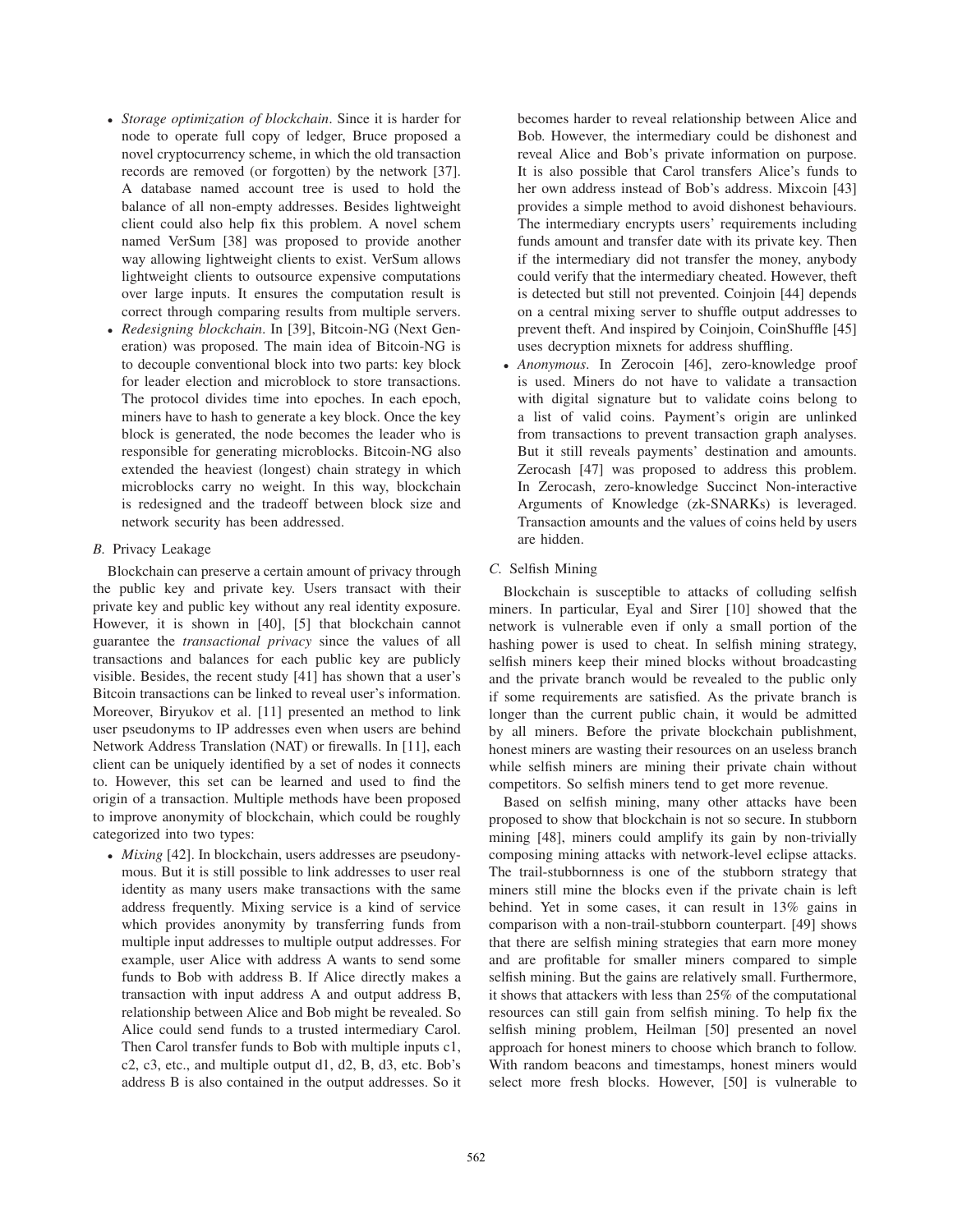forgeable timestamps. ZeroBlock [51] builds on the simple scheme: Each block must be generated and accepted by the network within a maximum time interval. Within ZeroBlock, selfish miners cannot achieve more than its expected reward.

#### V. POSSIBLE FUTURE DIRECTIONS

Blockchain has shown its potential in industry and academia. We discuss possible future directions with respect to four areas: *blockchain testing*, *stop the tendency to centralization*, *big data analytics* and *blockchain application*.

#### *A. Blockchain testing*

Recently different kinds of blockchains appear and over 700 cryptocurrencies are listed in [52] up to now. However, some developers might falsify their blockchain performance to attract investors driven by the huge profit. Besides that, when users want to combine blockchain into business, they have to know which blockchain fits their requirements. So blockchain testing mechanism needs to be in place to test different blockchains.

Blockchain testing could be separated into two phases: *standardization phase* and *testing phase*. In standardization phase, all criteria have to be made and agreed. When a blockchain is born, it could be tested with the agreed criteria to valid if the blockchain works fine as developers claim. As for testing phase, blockchain testing needs to be performed with different criteria. For example, an user who is in charge of online retail business cares about the throughput of the blockchain, so the examination needs to test the average time from a user send a transaction to the transaction is packed into the blockchain, capacity for a blockchain block and etc.

# *B. Stop the tendency to centralization*

Blockchain is designed as a decentralized system. However, there is a trend that miners are centralized in the mining pool. Up to now, the top 5 mining pools together owns larger than 51% of the total hash power in the Bitcoin network [53]. Apart from that, selfish mining strategy [10] showed that pools with over 25% of total computing power could get more revenue than fair share. Rational miners would be attracted into the selfish pool and finally the pool could easily exceed 51% of the total power. As the blockchain is not intended to serve a few organizations, some methods should be proposed to solve this problem.

#### *C. Big data analytics*

Blockchain could be well combined with big data. Here we roughly categorized the combination into two types: *data management* and *data analytics*. As for data management, blockchain could be used to store important data as it is distributed and secure. Blockchain could also ensure the data is original. For example, if blockchain is used to store patients health information, the information could not be tampered and it is hard to stole those private information. When it comes to data analytics, transactions on blockchain could be used for big data analytics. For example, user trading patterns might be extracted. Users can predict their potential partners' trading behaviours with the analysis.

### *D. Blockchain applications*

Currently most blockchains are used in the financial domain, more and more applications for different fields are appearing. Traditional industries could take blockchain into consideration and apply blockchain into their fields to enhance their systems. For example, user reputations could be stored on blockchain. At the same time, the up-and-coming industry could make use of blockchain to improve performance. For example, Arcade City [51], a ridesharing startup offers an open marketplace where riders connect directly with drivers by leveraging blockchain technology.

A smart contract is a computerized transaction protocol that executes the terms of a contract [54]. It has been proposed for long time and now this concept can be implemented with blockchain. In blockchain, smart contract is a code fragment that could be executed by miners automatically. Smart contract has transformative potential in various fields like financial services and IoT.

# VI. CONCLUSION

Blockchain has shown its potential for transforming traditional industry with its key characteristics: decentralization, persistency, anonymity and auditability. In this paper, we present a comprehensive overview on blockchain. We first give an overview of blockchain technologies including blockchain architecture and key characteristics of blockchain. We then discuss the typical consensus algorithms used in blockchain. We analyzed and compared these protocols in different respects. Furthermore, we listed some challenges and problems that would hinder blockchain development and summarized some existing approaches for solving these problems. Some possible future directions are also proposed. Nowadays blockchainbased applications are springing up and we plan to conduct in-depth investigations on blockchain-based applications in the future.

### ACKNOWLEDGEMENT

The work described in this paper was supported by the National Key Research and Development Program (2016YF-B1000101), the National Natural Science Foundation of China under (61472338), the Fundamental Research Funds for the Central Universities and Macao Science and Technology Development Fund under Grant No. 096/2013/A3. The authors would like to thank Gordon K.-T. Hon for his constructive comments.

#### **REFERENCES**

- [1] "State of blockchain q1 2016: Blockchain funding overtakes Available: http://www.coindesk.com/ state-of-blockchain-q1-2016/
- [2] S. Nakamoto, "Bitcoin: A peer-to-peer electronic cash system," 2008. [Online]. Available: https://bitcoin.org/bitcoin.pdf
- [3] G. W. Peters, E. Panayi, and A. Chapelle, "Trends in crypto-currencies and blockchain technologies: A monetary theory and regulation perspective," 2015. [Online]. Available: http://dx.doi.org/10.2139/ssrn. 2646618